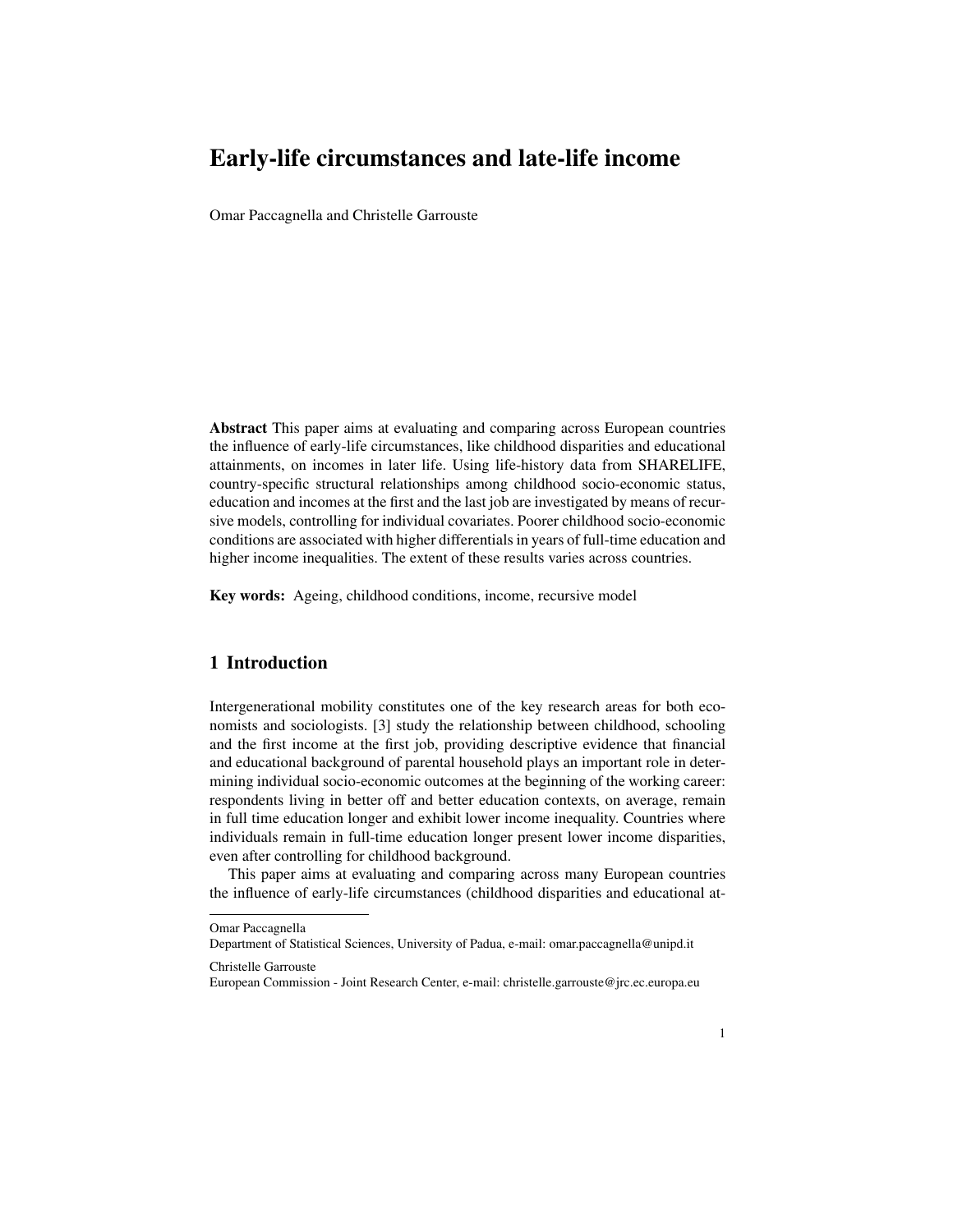tainments) on incomes in later life, i.e. at the end of the working career, by means of the specification and estimation of country-specific structural relationships.

### 2 Data

The sample of this analysis comes from the SHARELIFE survey and it is composed by 6984 respondents born between 1940 and 1959, living in 10 European countries (Belgium, Denmark, France, Germany, Greece, Italy, Spain, Sweden, Switzerland and the Netherlands). SHARELIFE is the third wave of SHARE (Survey of Health, Ageing and Retirement in Europe) and constitutes its retrospective survey focusing on the life histories of the European population aged 50 and over across several European countries. Data were collected in 2008 and 2009 [2].

Childhood resources are captured computing at the age of 10: number of rooms per capita (as a proxy of childhood financial status); availability of books in the respondent's accommodation (as a proxy of childhood socio-economic status); type of occupation of household's main breadwinner (as a proxy of childhood socioeconomic status). Educational attainments are measured as the difference between the individual year of end of full-time education and the compulsory year of education in the country at the time of starting schooling. Incomes are meant as both the first income of the first job (the monthly wage or earnings after taxes when respondent started doing her first job after the end of continuous full-time education) and the last income of the last job (the monthly wage or earnings after taxes at the end of the final job of her career, if the respondent had stopped working, or the current monthly wage or earnings after taxes, if the respondent was still working at the time of the interview). Real incomes in pre-Euro currencies using consumer price indices (base 2006) are computed. Changes in currencies, such as old versus new currencies (e.g. France, Greece), or the Euro introduction, are taken into account. Amounts in East Germany marks were excluded from the final sample, because product price formation was centrally controlled in all Soviet bloc countries until the 90s.

The set of individual covariates is completed by some job characteristics, such as the age at which the first (last) job was started, whether the first (last) job was as a self-employed, whether it was full-time, the type of occupation (high, medium, skilled or low qualification), the sector of occupation (agriculture, manufacturing, services, etc.), the total number of jobs in the working career and whether the respondent was still working at the time of the interview. Four different cohort groups are created according to the year of birth of the respondent.

#### 3 Main Results

The statistical solution adopted in this study is the estimation of country-specific recursive models with observed variables [1]: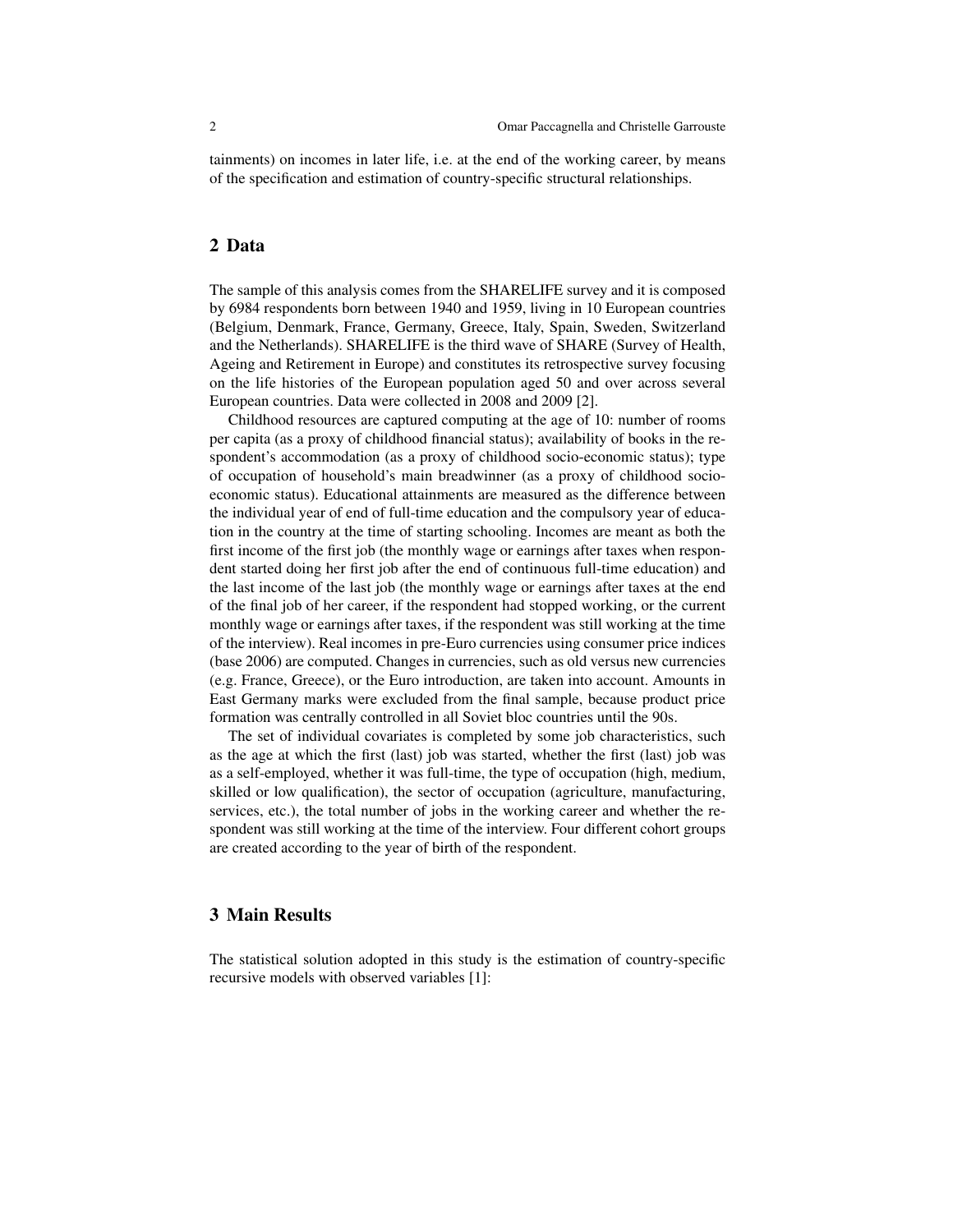Early-life circumstances and late-life income 3

$$
y = By + \Gamma x + \zeta \tag{1}
$$

where  $y$  is the vector of endogenous variables,  $x$  is the vector of explanatory variables,  $\zeta$  is the vector of errors in the structural equation (uncorrelated with *x*) and *B*, Γ are matrixes of parameters to be estimated. In particular, *B* is a lower triangular matrix and  $E[\zeta \zeta'] = \Psi$  is a diagonal matrix. In the final specification,  $\Gamma$ includes some exclusion restrictions which lead to estimate overidentified models.

The set of endogenous variables is composed, respectively, by the educational attainments, first incomes and last incomes, according to the definitions provided in the previous section. Childhood conditions as well as cohort dummies are defined as explanatory variables affecting all of these endogenous variables (see Figure 1).

Models are estimated using the LISREL software [4]. Suitable model fit criteria assess a good fit of the data to the theoretical model for all countries.

Briefly summarizing the main results, there is evidence that, ceteris paribus, the socio-economic status at the age of 10 has:

- strong direct effects on educational attainment in all countries;
- weak direct effects on incomes a few countries;
- strong indirect effects on incomes in many countries, even though with differences between first job and last job.

Education has strong direct effects on incomes in many countries (exceptions are Italy, Spain, Denmark and Sweden), particularly on incomes from the first job, and no indirect effects on incomes of the last job, apart from Belgium, France and the Netherlands, ceteris paribus. In all countries but Denmark, Germany, Greece and Switzerland, first job income has direct effects on last job income, ceteris paribus (see Table 1).

Highlighting the results on last job incomes only, ceteris paribus, in all countries females have lower incomes than males, being self-employed in the last job is not statistically significant and the sector of occupation of the last job is basically not correlated with these incomes. Then, ceteris paribus, in all countries but...

- Switzerland, the age of starting the last job is significantly (and positively) correlated to income;
- Italy and Greece, the type of occupation of the last job is significantly (and positively) correlated to income;
- Greece, the total number of jobs is not a statistically significant variable;
- Italy and France, being still working is not a statistically significant variable.

Cohort effects are present in Sweden, France, the Netherlands, Spain and Greece (the lower the age class, the lower the income).

Findings suggest that, even with respect to later-life incomes, childhood conditions and education may play a role in explaining the observed differences across countries (individuals living in financially and educationally better off contexts, on average, remain in full time education longer and exhibit lower income inequality throughout life). As argued by [5], social, educational and health policies may increase intergenerational income mobility and modify the equality of opportunity.